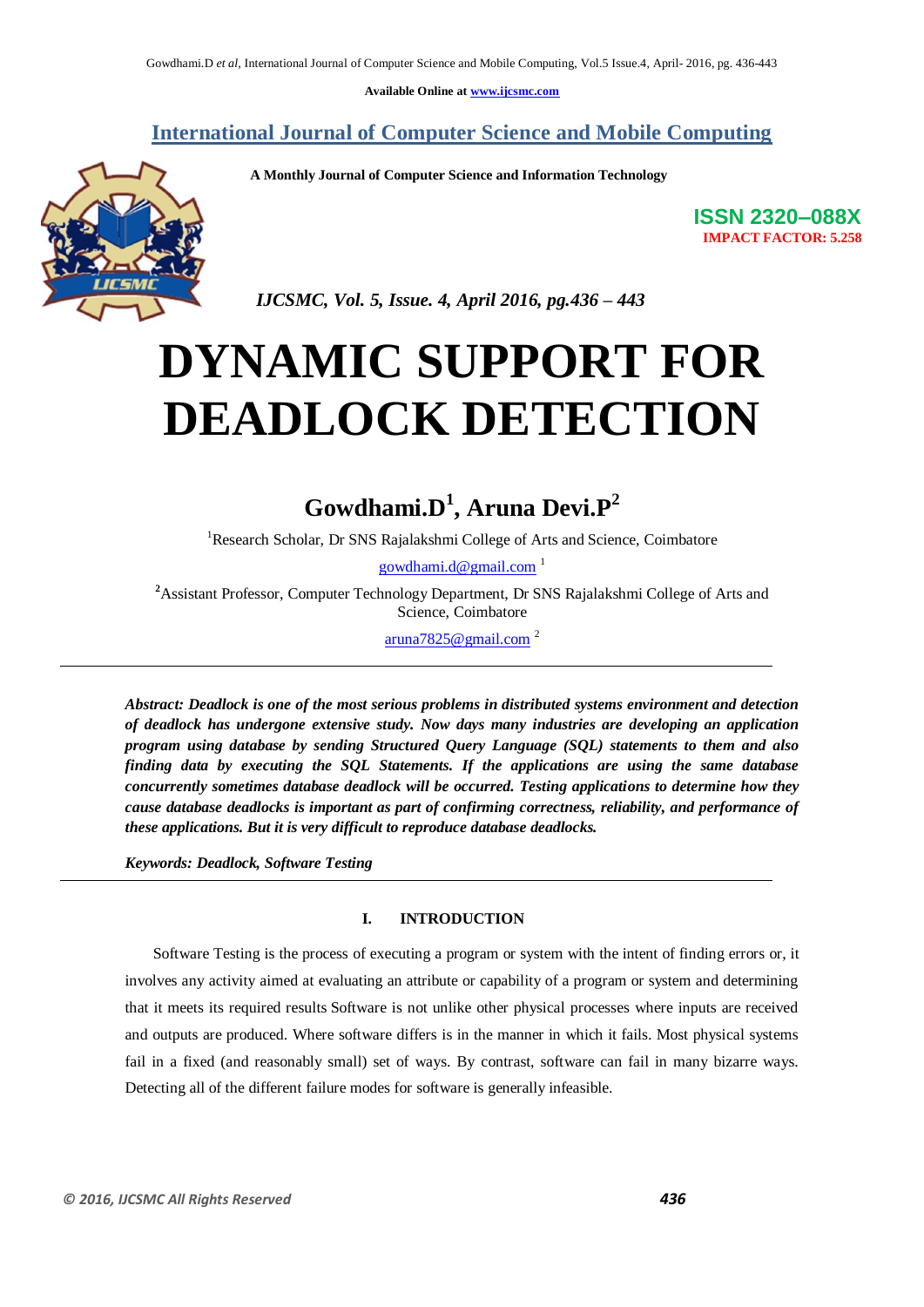Gowdhami.D *et al*, International Journal of Computer Science and Mobile Computing, Vol.5 Issue.4, April- 2016, pg. 436-443

Unlike most physical systems, most of the defects in software are design errors, not manufacturing defects. Software does not suffer from corrosion, wear-and-tear -- generally it will not change until upgrades, or until obsolescence. So once the software is shipped, the design defects or bugs will be buried in and remain latent until activation.

Software bugs will almost always exist in any software module with moderate size: not because programmers are careless or irresponsible, but because the complexity of software is generally intractable and humans have only limited ability to manage complexity.

Testing should systematically uncover different classes of errors in a minimum amount of time and with a minimum amount of effort. A secondary benefit of testing is that it demonstrates that the software appears to be working as stated in the specifications. The data collected through testing can also provide an indication of the software's reliability and quality. But, testing cannot show the absence of defect -- it can only show that software defects are present.

A deadlock is defined as the situation where two or more processes permanently block each other by acquiring the lock on a resource that has already been requested by another process. This means one process is trying to lock the resource while the other one has already locked it.

The scope of research is to identify the deadlock in application. This system will identify the deadlock in the database and also in the multithreading application. This system will produce the result in chart and also in through the message. This will help when and where the deadlock was occurred in application.

#### **II. OVERVIEW OF DATABASE DEADLOCK**

In a multi-process system, deadlock is an unwanted situation that arises in a shared resource environment, where a process indefinitely waits for a resource that is held by another process.

For example, assume a set of transactions  $\{T0, T1, T2, ..., Tn\}$ . T0 needs a resource X to complete its task. Resource X is held by T1, and T1 is waiting for a resource Y, which is held by T2. T2 is waiting for resource Z, which is held by T0. Thus, all the processes wait for each other to release resources. In this situation, none of the processes can finish their task. This situation is known as a deadlock.

Deadlocks are not healthy for a system. In case a system is stuck in a deadlock, the transactions involved in the deadlock are either rolled back or restarted.

#### **III. DEADLOCK IN SQL SERVER**

Sometimes, a deadlock state is also called Cyclic Dependency as, process P1 depends on the process P2. In SQL Server, database engine automatically detects deadlock cycles. The SQL Server database engine chooses one of the sessions as the deadlock victim and the current transaction is terminated to break the deadlock.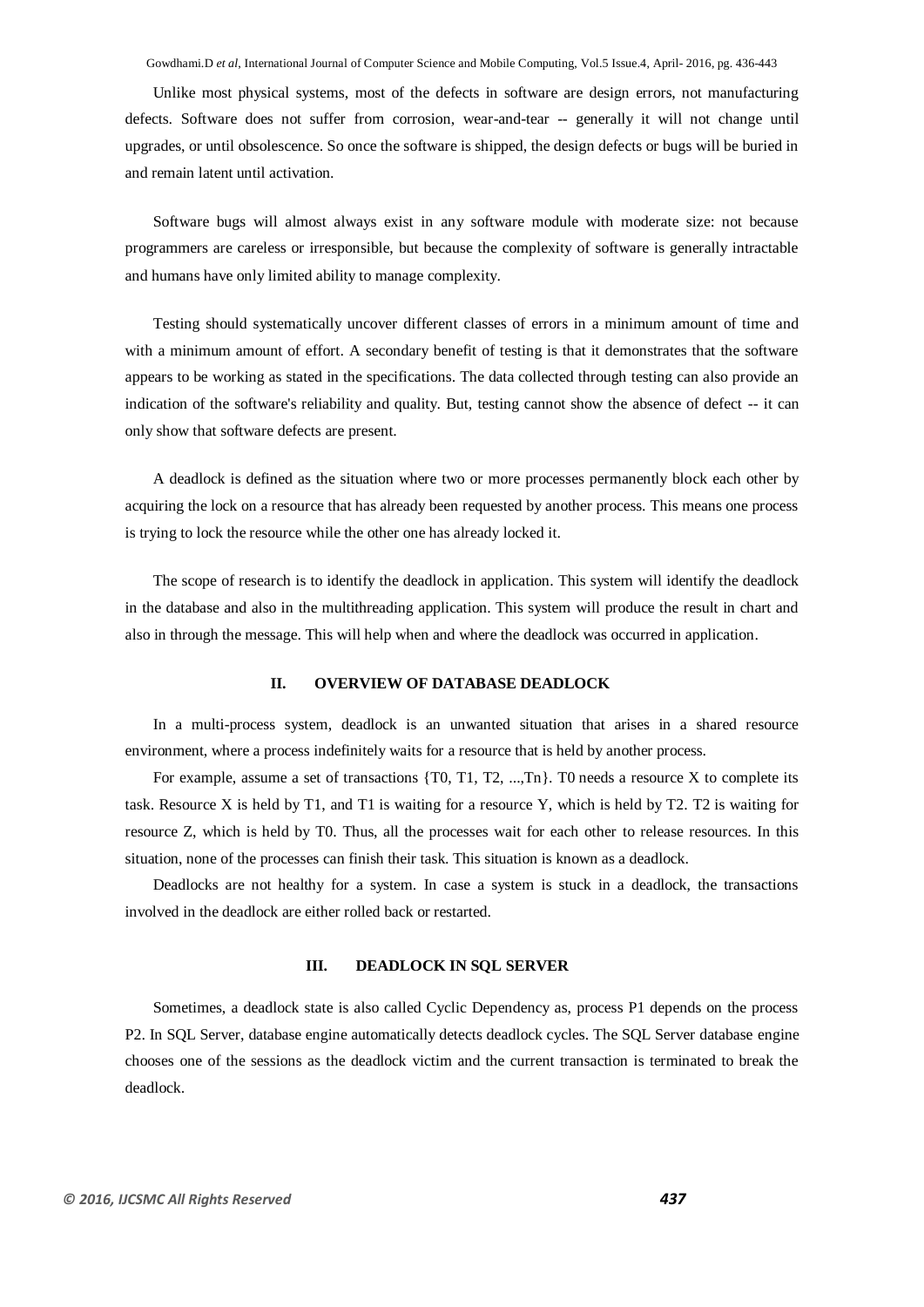Gowdhami.D *et al*, International Journal of Computer Science and Mobile Computing, Vol.5 Issue.4, April- 2016, pg. 436-443

Here, the process refers to a transaction. By default SQL Server transaction doesn't stop unless LOCK\_TIMEOUT is set.

Deadlock can occur on any system having multiple threads not just on relational database management system. When we talk about database engine, sessions can encounter deadlock when acquiring non database resources like; memory or threads.



The above figure shows that Transaction 1 has acquired a lock on resource Supplier which Transaction 2 wants to acquire. However, Transaction 2 has acquired a lock on resource Part which Transaction 1 wants to acquire. Both are dependent on each other. There is a deadlock between T1 and T2.

## **IV. OUR APPROACH**

The goal of proposed system is to detect the deadlock in application oriented project. Here we concentrate on both the Multithreading concept and also with the database connectivity. In our system we used Timestamp (i.e. Threshold Limit) for the executing the application and also we are showing result as chart based.

*1. Algorithm Used In Our System*

Here we used new algorithm named as Runway detector.

LOAD PROJECT SOURCE IN THE TOOL  $\Sigma_1^{\rm n}$  p VAR RUNAPP ← MAP ( $\Sigma_1^n$  ps(RESFILE)) RUNAPP ←SELECT RESFILE(PARENTFILE) EXECUTE SHELL(RUNAPP) LOAD EXTERNAL LIBRARY AND OPEN RUNAPP SET THE THRESHOLDLIMIT ← 1000 VALUE IF EXECUTION TIME > THRESHOLDLIMIT THEN APPLICATION WILL BE QUIT AND DEADLOCK WILL OCCUR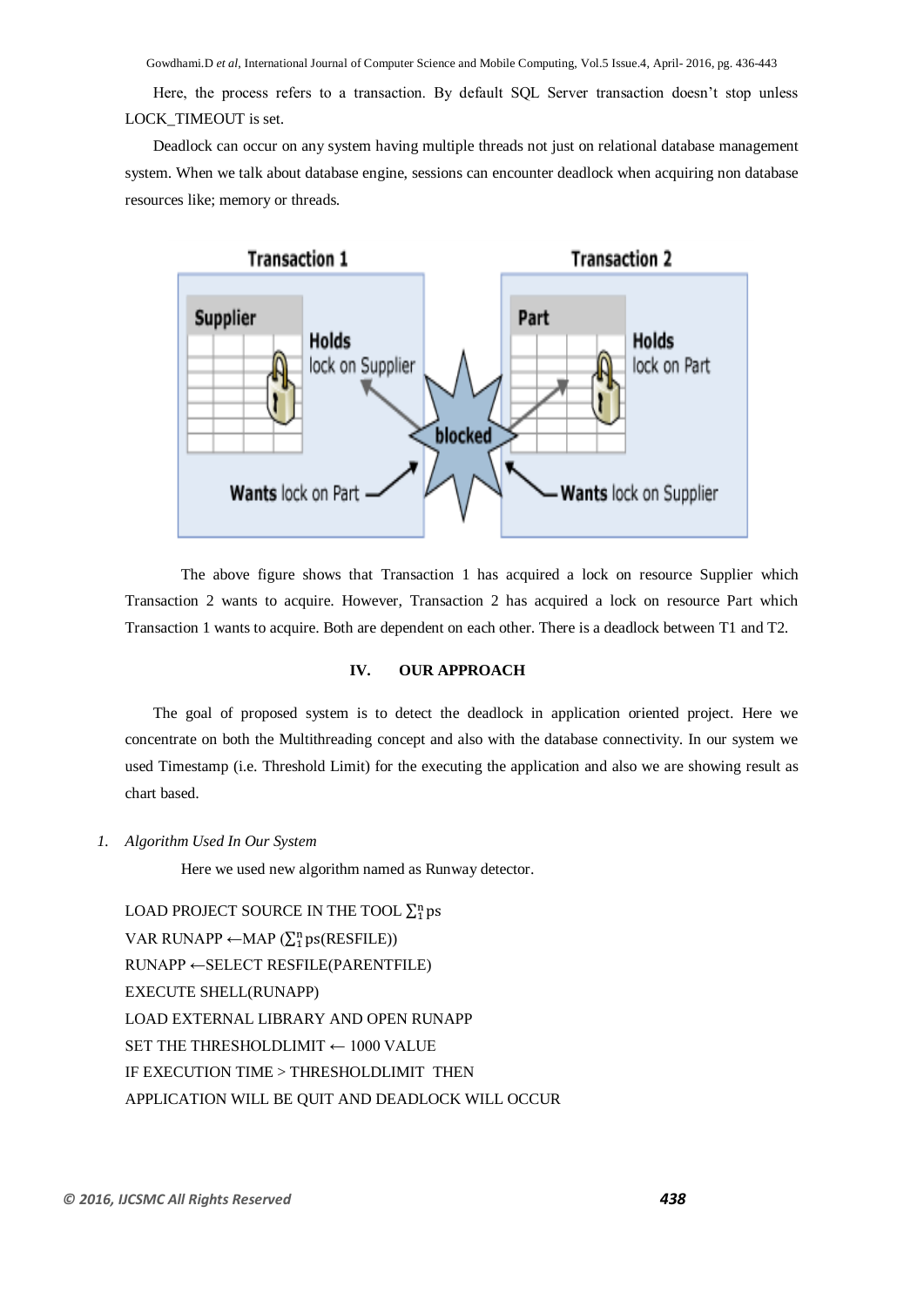# ENDIF

#### IF DEADLOCK DETECT WITHIN THRESHOLDLIMIT THEN

PROPER MESSAGE WILL BE DISPLAYED WHERE THE DEADLOCK OCCURRED END IF

*2. Architecture of the System*





#### *1. Deadlock In SQL Server*

Consider the example of database deadlock shown in Table4.1. Transactions T1 and T2 are independently sent by DCAs to the same database at the same time. When the first DCA executes the UPDATE statement in Step 1, the database locks rows of table employee in which the value of attribute employeeno is 1. Next, the second DCA executes the UPDATE statement in Step 2 and the database locks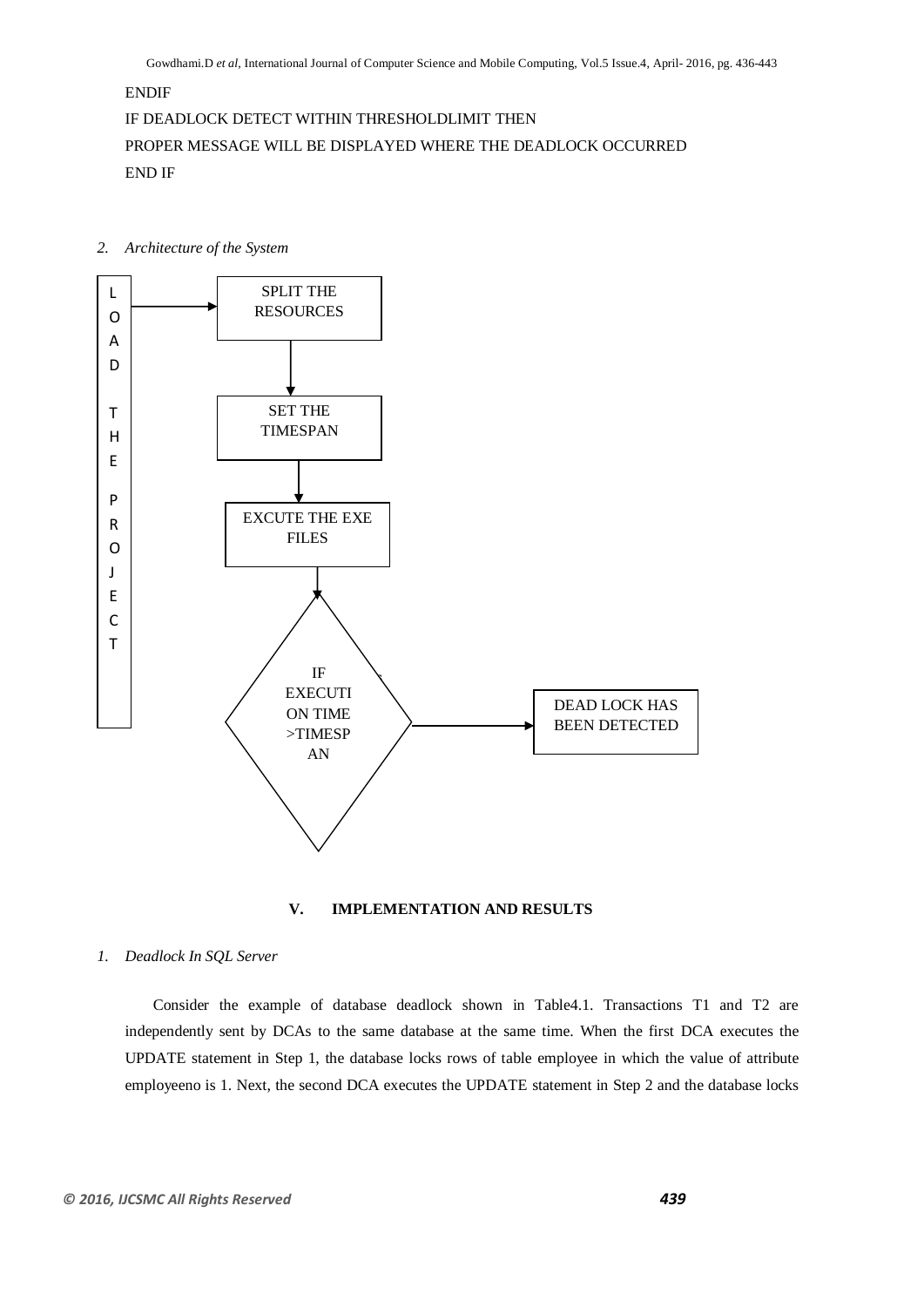rows of table salary in which attribute employeeno is 2. When the SELECT statement in Step 3 is executed as part of transaction *T*1, the database attempts to obtain a read lock on the rows of table titles, which are exclusively locked by transaction *T*2 of the second DCA.

Since these locks cannot be imposed simultaneously on the same resource (i.e., these locks are not compatible), *T*1 is put on hold. Finally, the SELECT statement in Step 4 is executed as part of transaction *T*2; the database attempts to obtain a read lock on the rows of table authors, which are exclusively locked by transaction *T*1 of the first DCA. At this point both*T*1 and *T*2 are put on hold resulting in a database deadlock.

| <b>Step</b>    | <b>Transaction 1</b>                                                                     | <b>Transaction 2</b>                                                             |
|----------------|------------------------------------------------------------------------------------------|----------------------------------------------------------------------------------|
| 1              | <b>UPDATE</b><br><b>SET</b><br>employee<br>departmemt=HR<br><b>WHERE</b><br>employeeno=1 |                                                                                  |
| $\overline{2}$ |                                                                                          | <b>UPDATE</b> salary                                                             |
|                |                                                                                          | <b>SET</b>                                                                       |
|                |                                                                                          | Basicpay=12000                                                                   |
|                |                                                                                          | <b>WHERE</b>                                                                     |
|                |                                                                                          | employeeno=2                                                                     |
| $\overline{3}$ | SELECT name,<br>doj FROM<br>Employee<br><b>WHERE</b><br>employeeno=2                     |                                                                                  |
| $\overline{4}$ |                                                                                          | <b>SELECT</b><br>employeeno<br>FROM salary<br><b>WHERE</b><br>basicpay<br>>10000 |

#### **Example for Deadlock**

For SQL deadlock detection two real time applications were developed and tested using our proposed algorithm. Here two real time application has been tested for deadlock detection

#### A. Departmental Stores

In departmental store we used the client server approach, here the database is centric and application may be used in different system. This kind of deadlock will occur when two or three clients are generating the bill at the same time and update the record one after another. If the three clients generating the bill at same time with the same billing number. In this situation database deadlock will occur.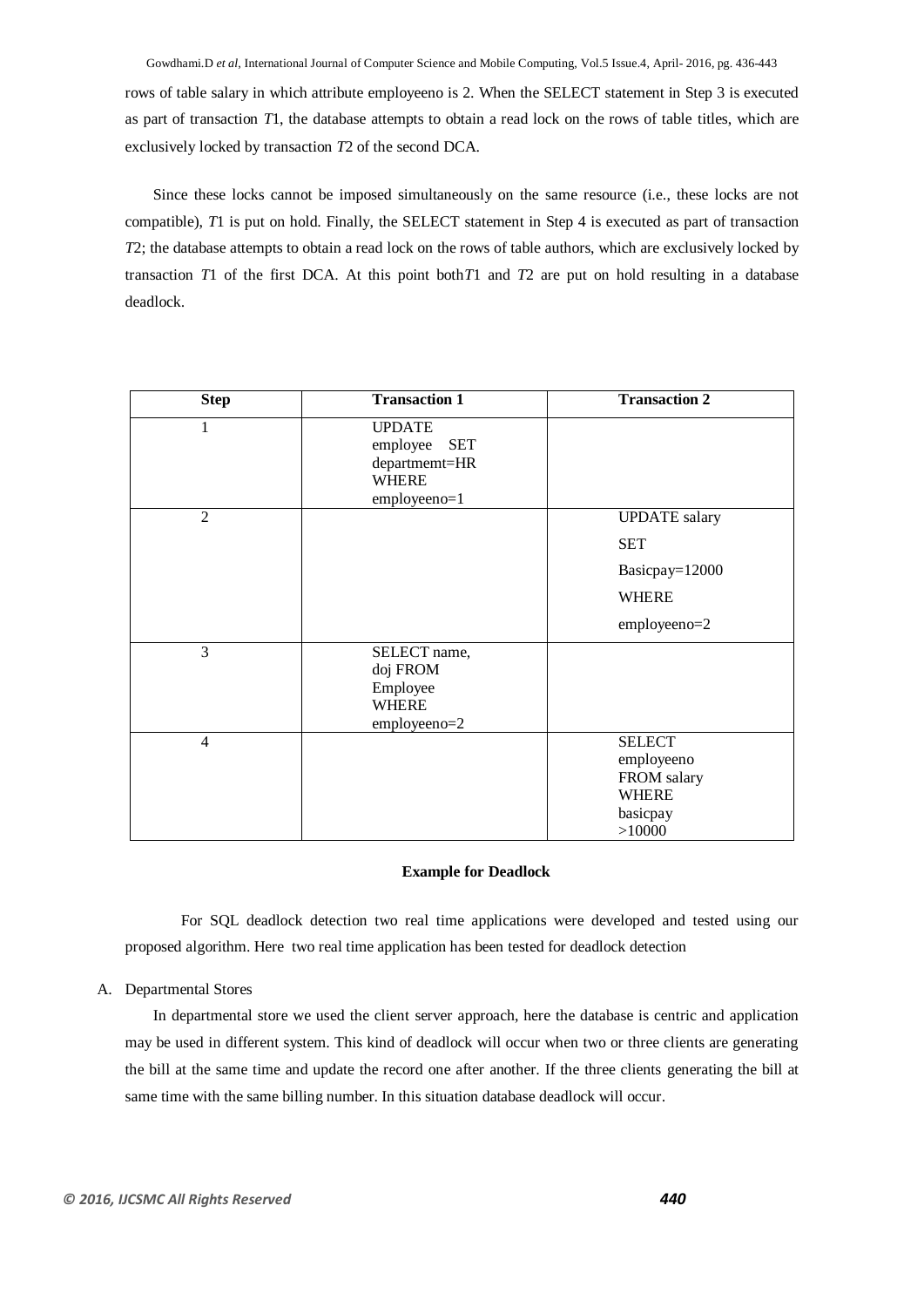#### B. Invoice Billing

Here also the same client server approach has been used. In invoice billing the deadlock will occur when both product sales and purchase has been done at the same time, because the product table selection and updation done at simultaneously.

In database deadlock were not reproduced in regular baseline approach, but in our system it is possible to reproduce the deadlock.

2. Deadlock In Multithreading Application

For multithreading also two different applications has been tested for detecting the deadlock. They are vehicle Routing and Time Table Generator. The proposed system maintains a deadlock map that holds the information about all the threads running in a program. This will reduces the deadlock occurrences based on the random assignment. The deadlock monitor is control the overall process of program execution.

#### 3. Result Analysis Comparison

Below chart shows the difference between the two algorithms. It shows when the deadlock has been detected in those applications such as Departmental stores, Sales invoice, and Vehicle routing and enterprise school. Number (y-axis) says that number of execution. Testing has been done by using both the cycle detection algorithm and also the proposed algorithm



**Comparison of Result with Existing System**

#### 4. Result Analysis Time Complexity

In the proposed tool we are using the time span for detecting the deadlock. By using the time span deadlock has been detected in those four applications such as departmental stores, sales invoice, vehicle routing and enterprise school,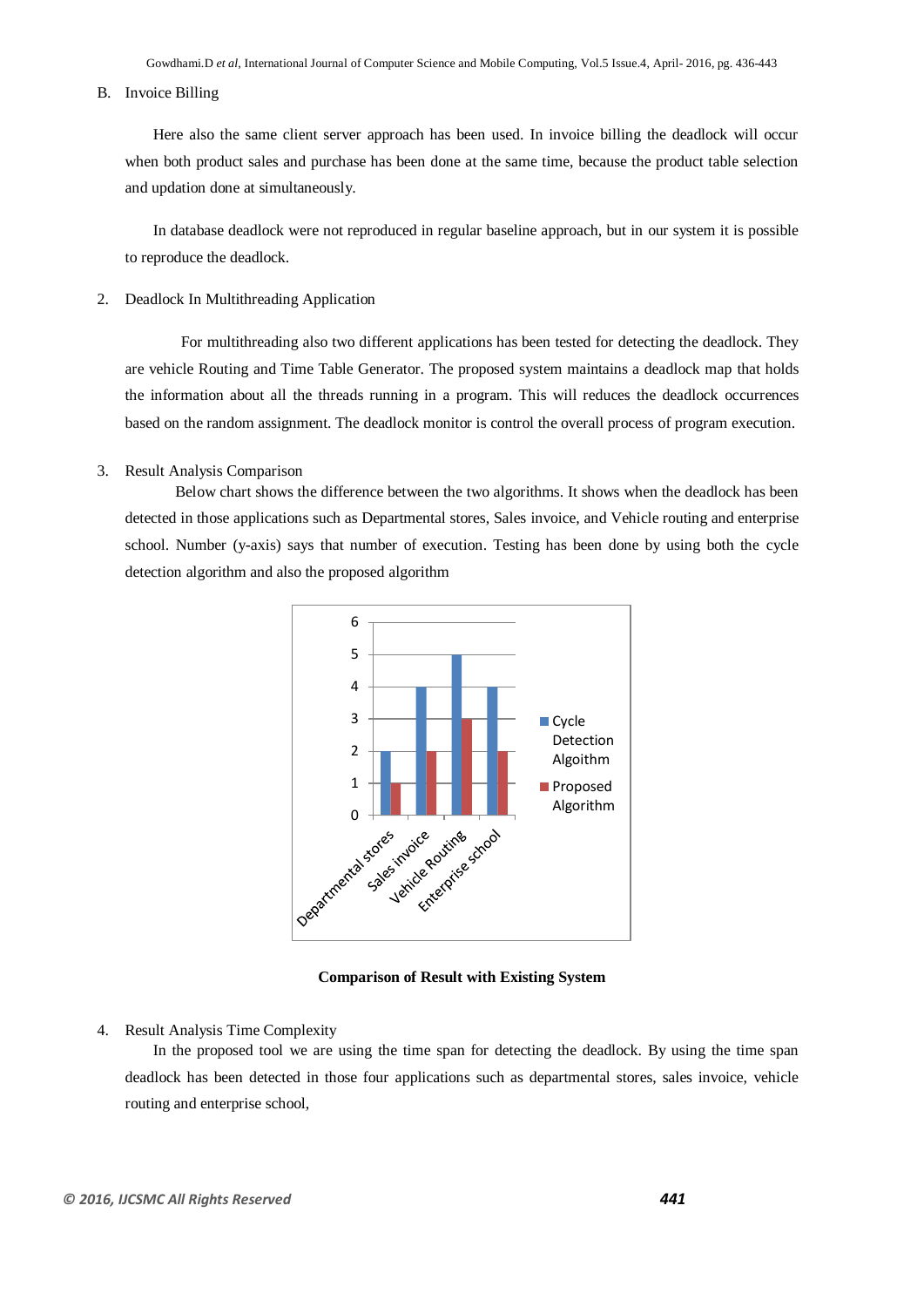

**Execution Time for Deadlock Detection**

# **VI. CONCLUSION AND FUTURE SCOPE**

Deadlock is a major problem in operating systems, Database and also concurrent programming. However there are several techniques to dead with deadlock such as deadlock avoidance, prevention etc. but still deadlock can occur. In this paper we have seen about the deadlock, database deadlock and how to detect deadlock detection and also various approaches used for deadlock detection and how to minimizing deadlock in database. And also we did testing in four different kinds of deadlock based real-time application.

It is not possible to avoid the deadlock in real world and also in real time application. So, in future we can do the testing with the same application in different approach using different algorithms to detect or identify the deadlocks in real time applications. And also we can do the volume testing and stress testing methodologies in future.

#### REFERENCES

- [1] Indranil Roy. (2012). A scalable deadlock detection algorithm for UPC collective operations. *Iowa State University's High Performance Computing Group, Iowa State University, Ames, Iowa 50011, USA* . 2 (2), 145-167.
- [2] Dr. P. Senthil Kumar. (2014). Indranil Roy. (2012). A scalable deadlock detection algorithm for UPC collective operations. Iowa State University's High Performance Computing Group, Iowa State University, Ames, Iowa 50011, USA .2 .*Professor, SKR Engineering College, Chennai – 600123, Tamil Nadu, India* . 3 (3), 730-733.
- [3] T. Hilbrich. (2012). MPI Runtime Error Detection with MUST: Advances in Deadlock Detection. *Salt Lake City, UT, United States*. 2 (2), 296-305.